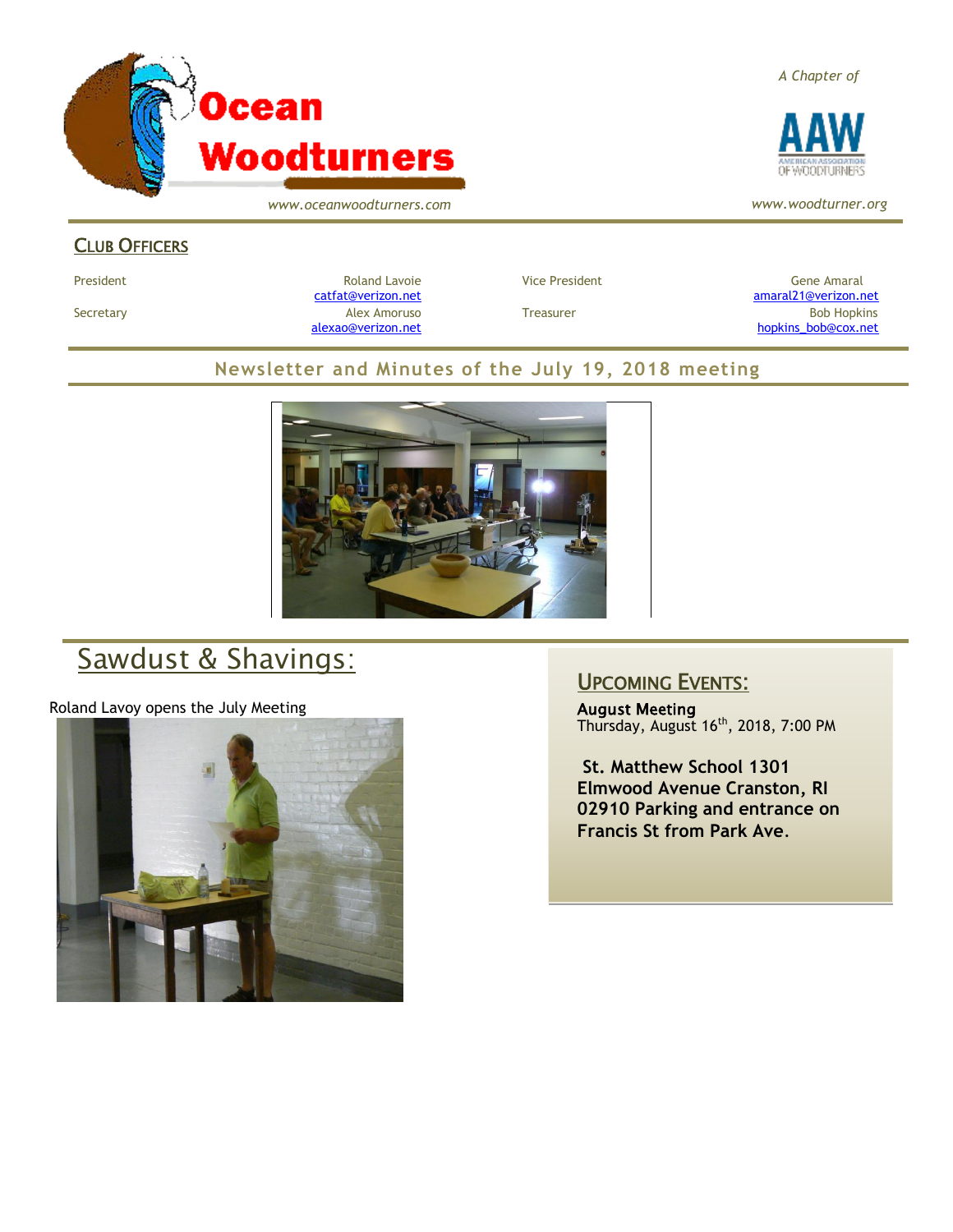## Ocean Woodturners – July 19, 2018

## Secretary's Notes

Alex Amoruso

#### New Business

The members who helped move the storage closet and took supplies or tools should return all equipment and supplies at the August meeting.

The meeting was attended by 14 members. We had an excellent show and tell and our demo by Dave Eaton, who demonstrated assembly and turning a segmented bowl.

# Treasurer's Report

#### Bob Hopkins

You can pay your dues directly from the website at <http://www.oceanwoodturners.com/dues.cfm>

Dues: Club dues are \$25 annually. For members who wish to have a printed Newsletter mailed to them monthly, there is an annual charge of \$5 to cover postage, payable with club dues. All payments should be mailed to:

> Bob Hopkins 48 Tilbury Drive, Bristol, RI 02809

## Meeting Minutes

#### Roland opened the meeting with 14 members

| <b>Treasurer's Report</b>     | No report |
|-------------------------------|-----------|
| <b>Committee Reports.</b>     |           |
| <b>Program Committee:</b>     | No report |
| <b>Outreach Committee:</b>    | No report |
| <b>Fundraising Committee:</b> | No report |

New Business The members who helped move the storage closet and took supplies or tools should return all equipment and supplies at the August meeting.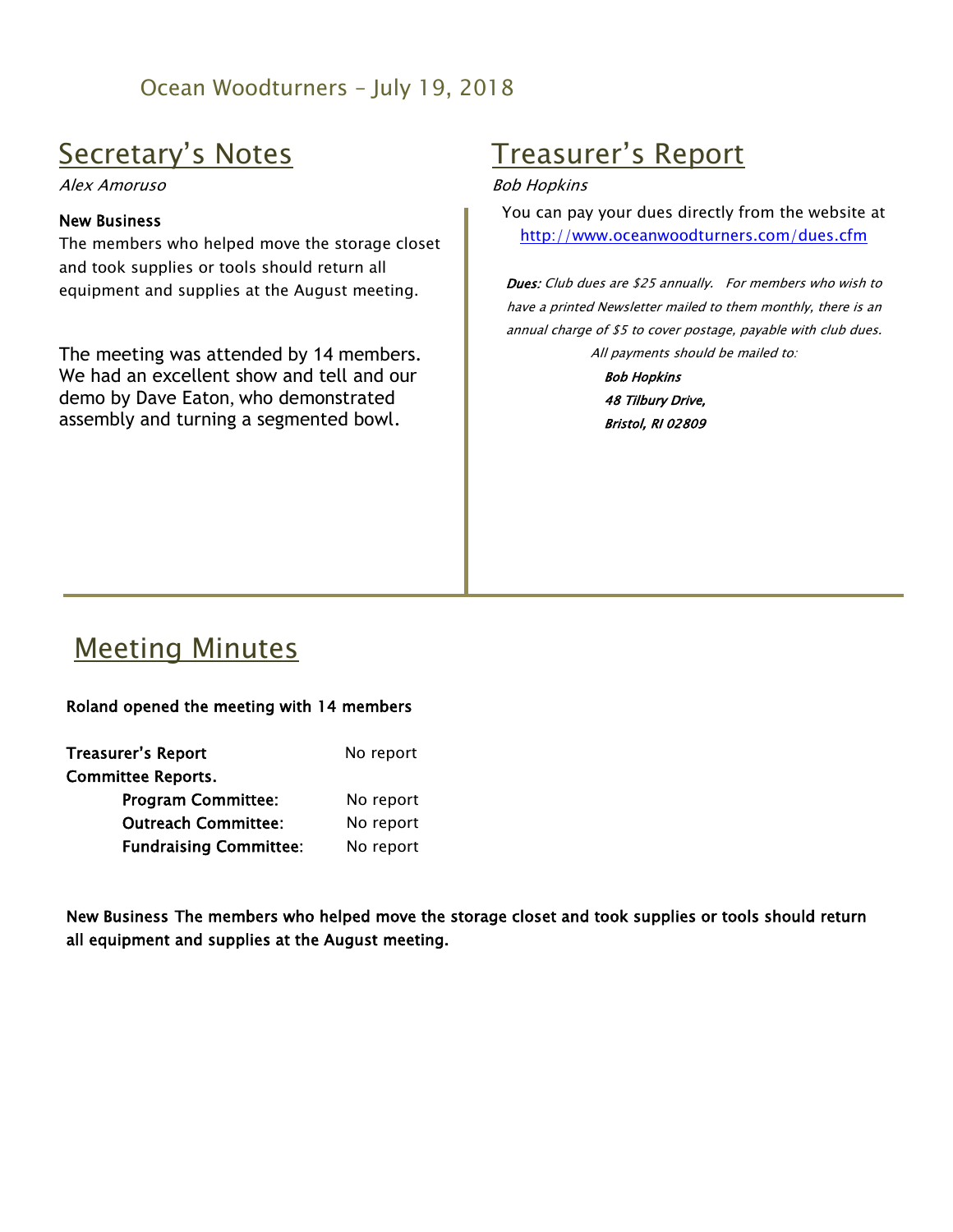# Ocean Woodturners – July 19, 2018

## Show and Tell